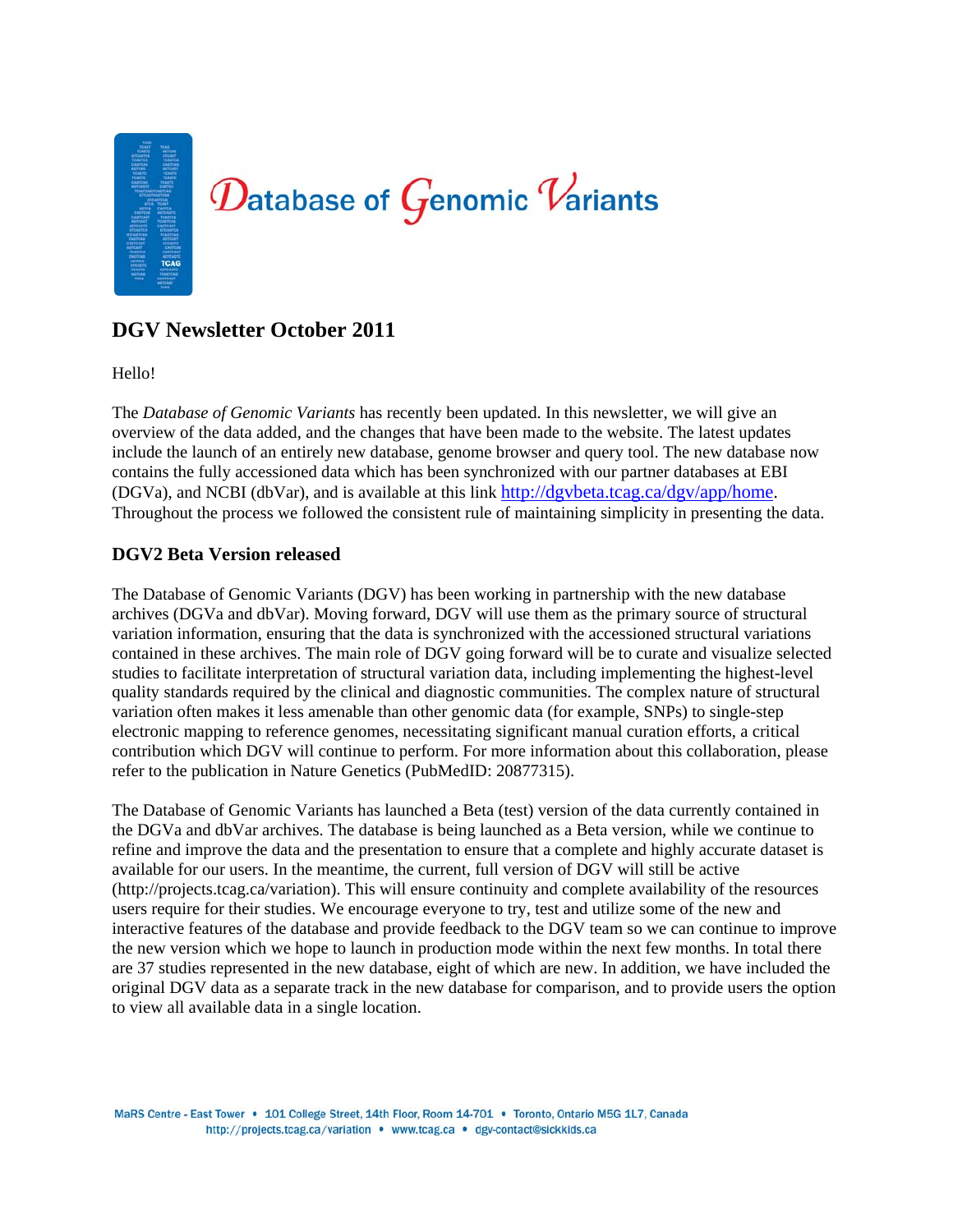In addition to the new data, a new version of the genome browser has been made available which has many new and useful tools to help users navigate the data. We have also redeveloped the underlying database schema, allowing us to capture many additional data types and descriptions, and have integrated this to allow more complex queries to be submitted by users. A new Query Tool interface has been developed that will allow users to select and filter the database across studies to extract out features, regions or items of interest. For example, if a user was interested in obtaining all studies that sampled the common reference NA15510, they could filter the studies by this name. The query tool has also been integrated with the genome browser, so users may filter and view only variants that meet specific requirements. We have spent some time developing methods to integrate and resolve sample duplicates and have preloaded all common sample cohorts such as the HapMap and Human Genome Diversity Panel samples, which will allow users to obtain non-redundant records for commonly used samples.

We have prepared a tutorial that is available from the home page that will help users navigate the new features and components of the database, and as always we are available for assistance by email at: dgv-contact@sickkids.ca

# **Genome Browser Update**

A new version of Gbrowse (version 2.39) has been implemented. Some of the new functions associated with this update include the ability to click and drag tracks, rearrange the order, click/drag and zoom or re-centre the view. The underlying data (DGV or Annotations) can be extracted for the region that you are viewing or for the entire chromosome/genome and downloaded as a text file. A filter has been placed, linking our new query tool to the DGV variants data, allowing users to filter which variants are displayed in the browser. For example, if a user only wants to display variants from a particular study or a particular sample (across studies), this function now exists.

# **Query Tool**

A new database was created, and many additional fields have been captured and stored. A query tool has been developed that will allow users to query, extract, filter and search for variants that fit a set of criteria they are interested in. This functionality will allow for a much more flexible and interactive interface for the data contained in DGV.

## **New Studies Added to the Database of Genomic Variants**

Eight new studies have been added to DGV. These studies have been collected and archived by either staff at dbVar (NCBI) or DGVa (EBI). This includes data from pilot 1 and 2 of the 1,000 genomes project (Durbin et al, 2010). A summary of the new datasets is included below.

#### *High-resolution human genome structure by single-molecule analysis.*

Teague B, Waterman MS, Goldstein S, Potamousis K, Zhou S, Reslewic S, Sarkar D, Valouev A, Churas C, Kidd JM, Kohn S, Runnheim R, Lamers C, Forrest D, Newton MA, Eichler EE, Kent-First M, Surti U, Livny M, Schwartz DC. Proc Natl Acad Sci U S A. 2010 Jun 15;107(24):10848-53. Epub 2010 Jun 1. PubMed PMID: 20534489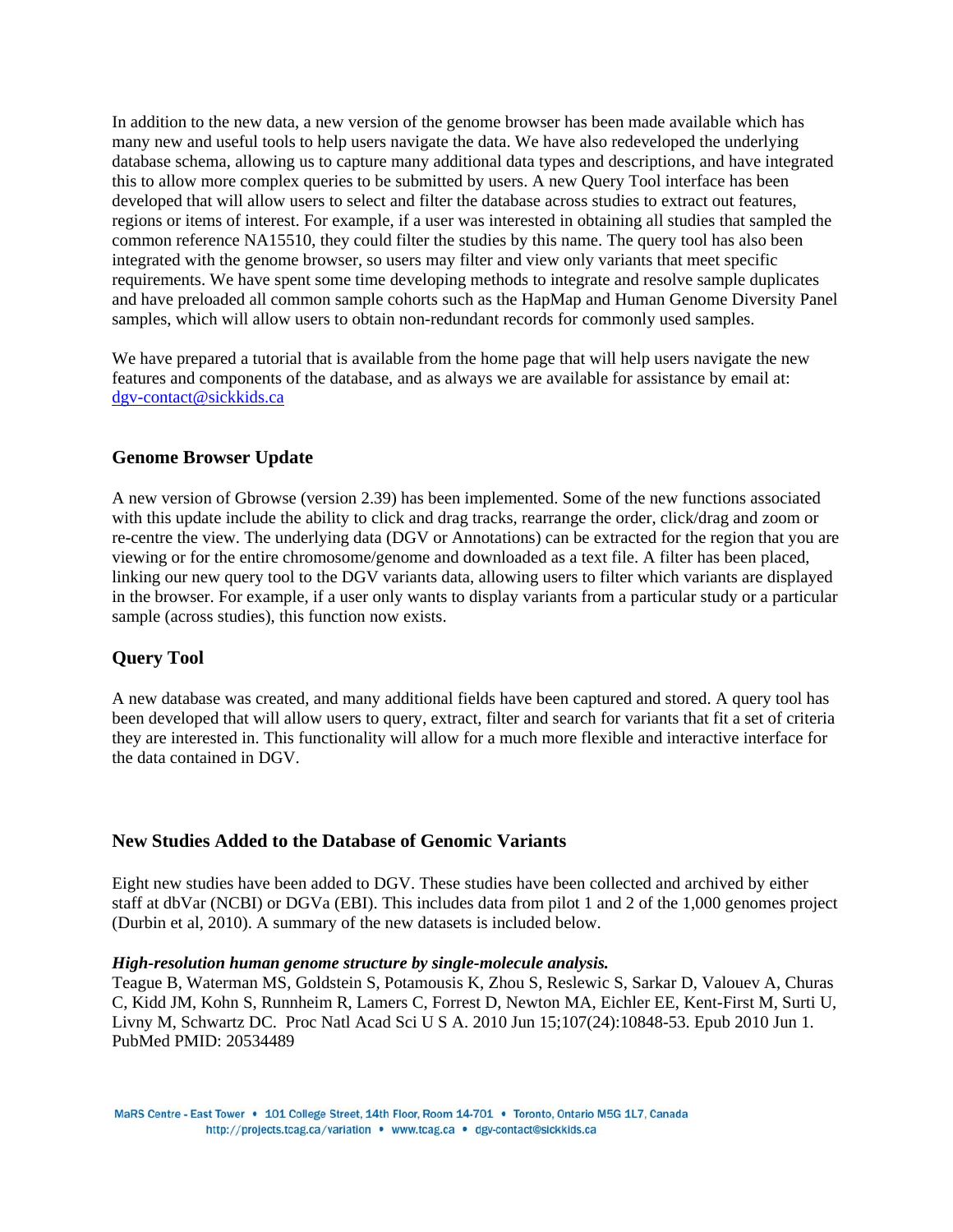The authors used optical mapping to identify thousands of structural variants from kb to Mb in size. A genome-wide restriction map was generated for a complete hydatidiform mole and three lymphoblastderived cell lines (GM15510, GM10860, GM18994). The process was validated by demonstrating a strong concordance with existing methods. The authors describe the process, "Optical Mapping is a highthroughput system that combines single-molecule measurements with dedicated computational analysis to produce ordered restriction maps from individual molecules of genomic DNA: essentially, a singlemolecule realization of traditional restriction fragment length polymorphism mapping. Each singlemolecule restriction map is a direct measurement of the source genome, free from biases introduced by cloning, amplification, or hybridization."

# *A human genome structural variation sequencing resource reveals insights into mutational mechanisms*

Kidd JM, Graves T, Newman TL, Fulton R, Hayden HS, Malig M, Kallicki J, Kaul R, Wilson RK, Eichler EE. Cell. 2010 Nov 24;143(5):837-47. PubMed PMID: 21111241

In order to understand the mutational mechanisms responsible for structural variation, the authors analysed the genomes of 17 individuals by developing a resource based on capillary end sequencing of 13.8 million fosmid clones. The complete sequence of 1054 large structural variants was ascertained, and the breakpoint junctions were analysed to infer the potential mechanism of origin.

## *Characterization of missing human genome sequences and copy-number polymorphic insertions.*

Kidd JM, Sampas N, Antonacci F, Graves T, Fulton R, Hayden HS, Alkan C, Malig M, Ventura M, Giannuzzi G, Kallicki J, Anderson P, Tsalenko A, Yamada NA, Tsang P, Kaul R, Wilson RK, Bruhn L, Eichler EE. Nat Methods. 2010 May;7(5):365-71. PubMed PMID: 20440878

The goal of this study was to identify and characterize novel sequences that were not represented in the human genome assembly. Using 9.7 million fosmid end-sequence pairs from 9 individuals (4 YRI, 2 CEU, 2 CHB and NA15510), the authors identified clones where only one end mapped to the reference, while the other end did not. They also searched for clones where neither end mapped even though high quality fosmid end sequence was available. This method resulted in the identification of 2,363 novel insertion sequences which correspond to 720 distinct genomic loci. They also determined that approximately 18-37% of these are copy number polymorphic. Complete sequencing of 156 insertions identified novel exons and conserved non-coding sequence in the human genome.

#### *Complete Khoisan and Bantu genomes from southern Africa*

Schuster SC, Miller W, Ratan A, Tomsho LP, Giardine B, Kasson LR, Harris RS, Petersen DC, Zhao F, Qi J, Alkan C, Kidd JM, Sun Y, Drautz DI, Bouffard P, Muzny DM, Reid JG, Nazareth LV, Wang Q, Burhans R, Riemer C, Wittekindt NE, Moorjani P, Tindall EA, Danko CG, Teo WS, Buboltz AM, Zhang Z, Ma Q, Oosthuysen A, Steenkamp AW, Oostuisen H, Venter P, Gajewski J, Zhang Y, Pugh BF, Makova KD, Nekrutenko A, Mardis ER, Patterson N, Pringle TH, Chiaromonte F, Mullikin JC, Eichler EE, Hardison RC, Gibbs RA, Harkins TT, Hayes VM. Nature. 2010 Feb 18;463(7283):943-7. PubMed PMID: 20164927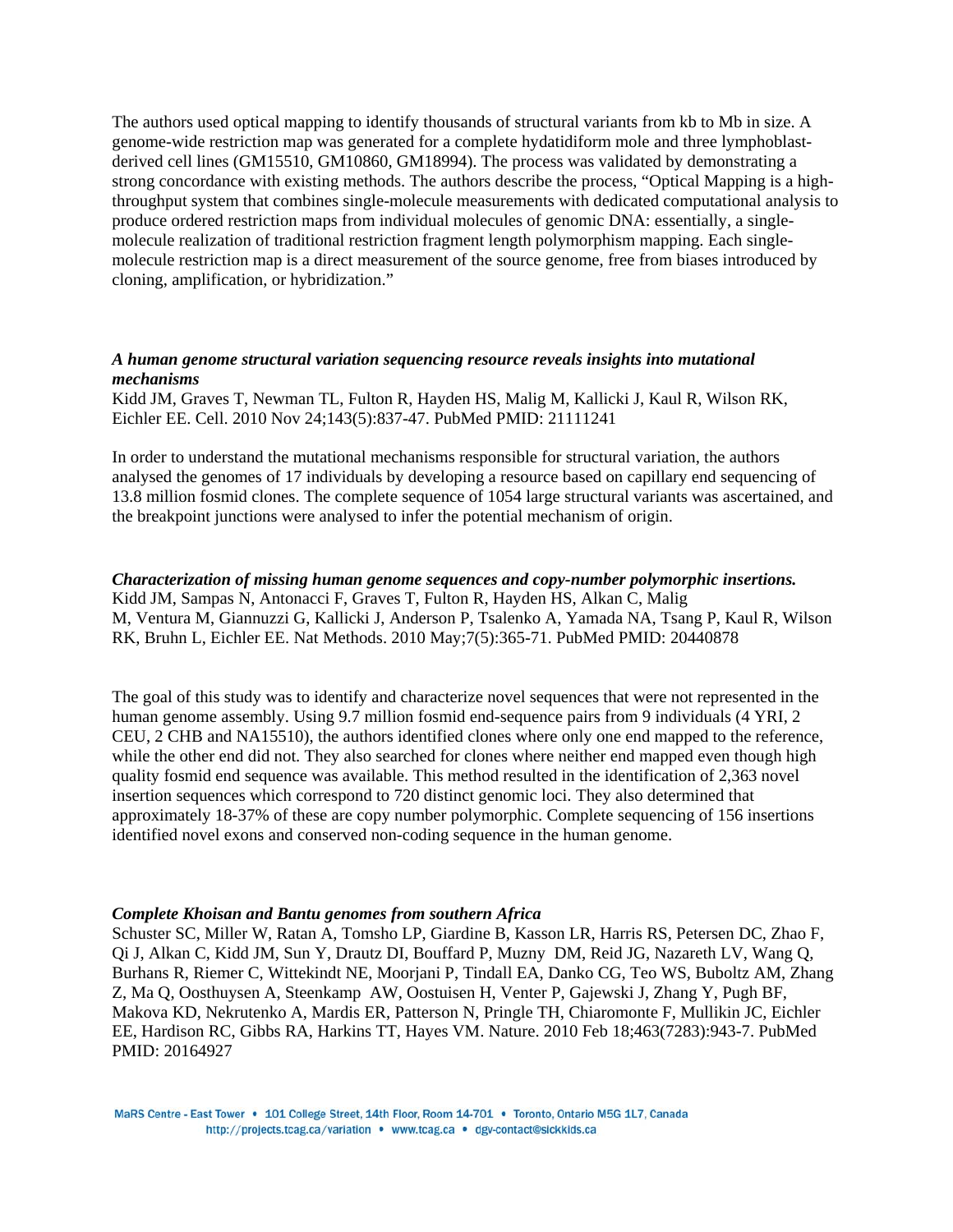The complete genome sequences of an indigenous hunter-gatherer (Khoisan) from the Kalahari Desert and a Bantu from southern Africa was generated using next generation sequencing approaches. The Khoisan individual (KB1), was sequenced to 10.2 fold coverage using the Roche/454 GS FLX Titanium chemistry. An additional long insert library (up to 17kb) was constructed for KBI, and sequenced using the same platform to 12.3 fold non-redundant clone coverage. An additional Khoisan individual, NH1 was sequenced to 2 fold coverage using the same platform. The Bantu individual (Archbishop Desmond Tutu, ABT) was sequenced to approximately 30 fold non-redundant clone coverage using Applied Biosystems SOLiD 3 platform. The protein coding regions of samples ABT, KB1 plus an additional 3 individuals (NB1, TK1, MD8; Khoisan) were targeted using a NimbleGen 2.1M capture array, with subsequent sequencing by Roche/454 GS FLX Titanium to at least 16 fold coverage.

# *Comparison of constitutional and replication stress-induced genome structural variation by SNP array and mate-pair sequencing.*

Arlt MF, Ozdemir AC, Birkeland SR, Lyons RH Jr, Glover TW, Wilson TE. Genetics. 2011 Mar;187(3):675-83. Epub 2011 Jan 6. PubMed PMID: 21212237

To address the impact that replication stress may have as a causative factor in CNV formation, the authors utilized two high resolution approaches to compare CNVs that occur constitutionally to those that arise following aphidicolin-induced DNA replication stress in the same human cells. Both single nucleotide polymorphism (SNP) arrays (Illumina HumanOmni1-Quad BeadChip) and mate-pair sequencing (Illumina) was used to call CNVs. The results were compared and the authors determined that the majority of constitutional and all of the aphidicolin-induced CNVs appear to have been formed by homology-independent mechanisms. Aphidicolin-induced CNVs were larger, and would seem to resemble human pathogenic CNVs and the subset of larger nonhomologous constitutional CNVs.

### *Copy number variation and evolution in humans and chimpanzees.*

Perry GH, Yang F, Marques-Bonet T, Murphy C, Fitzgerald T, Lee AS, Hyland C, Stone AC, Hurles ME, Tyler-Smith C, Eichler EE, Carter NP, Lee C, Redon R. Genome Res. 2008 Nov;18(11):1698-710. Epub 2008 Sep 4. PubMed PMID: 18775914

The aims of this study were to improve the understanding of the evolutionary significance of CNVs and how they impact human phenotypic diversity by providing the raw material for gene duplication and gene family expansion. An updated version of the WGTP CGH array from Redon et al 2006 was performed on 30 human and 30 chimpanzee samples. The updated array included more than 2000 new clones added to target gaps in the previous version. The authors detected over 350 discrete autosomal CNV regions in the human samples and the number of common CNVs detected (found in 2 or more samples) was comparable between human and chimpanzee groups (only human CNVs were added to DGV). The authors revealed that comparing patterns of variation within and between species provided important insights into the selective forces and mutational mechanisms which contribute to this class of genetic diversity.

#### *XueZhang et al, 2001*

Article in Press: The authors used a PCR-based sequencing method to detect deletions mediated by a human-specific palindromic sequence in 740 individuals of different ethnic origins. The data for this study was obtained through a direct submission to dbVar (nstd55).